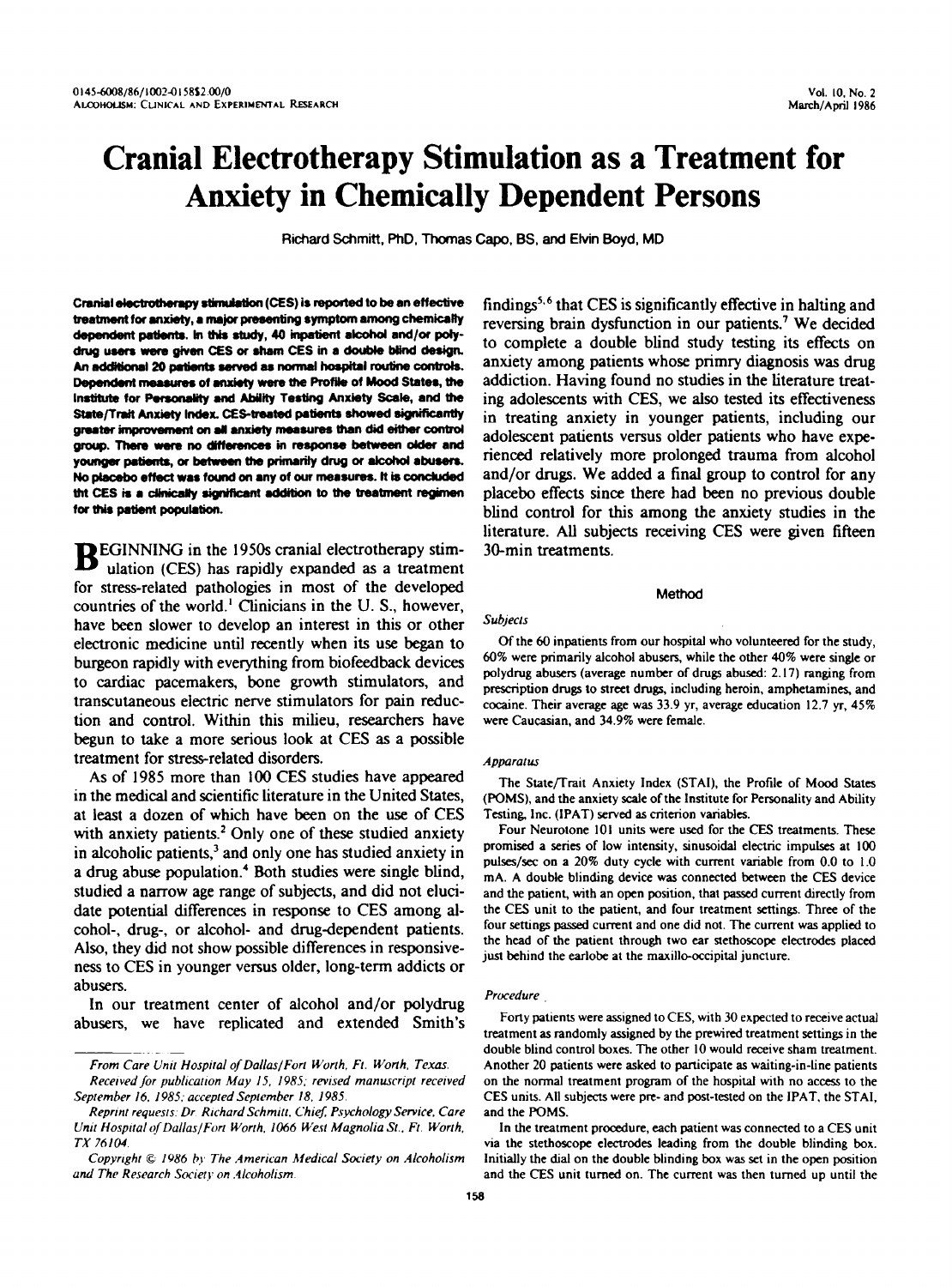patient signaled that he could just feel the current. The current was then turned down until the sensation could no longer **be** felt, at which time the therapist set the control on the double blinding **box** to the treatment setting preselected for that patient by random assignment. At that point the current was turned off completely for the one-fourth of the patients who were in the sham treatment condition. The therapist was blind **to**  the treatment or sham treatment condition of any given patient. Fifteen 30-min sessions were given to each subject. The subjects received the session once **a** day for 3 weeks, patients did not receive **sessions** on weekends.

## **RESULTS**

On Fisher *t* testing of the means of the subjects, the CES-treated subjects were found to have significantly reduced anxiety levels on every anxiety measure used, compared with their initial level. This is illustrated in Fig. 1.

The sham-treated **CES** group improved on only two of the six scales of the **POMS** (tension, vigor), but on none of the other measures. The normal treatment program controls did not post significant **gains** on any measure. When the two control groups were compared with each other, no differences on any of the measures could be found *so* they were combined in subsequent analyses and in the figures. These results can be seen in Fig. 2.

Among the patients receiving actual CES treament, the alcohol abusers and polydrug abusers were broken out separately for analysis. Patients abusing **both** and whose primary diagnosis was not clear cut were deleted from this comparison. Similarly, the youngest and oldest thirds of the group were compared for any response differences to **CES** due to age. In spite of the reduced numbers in these last two comparisons, a Fisher *t* test of the means of the



**Fig. 1. Patient response** *on* **three anxiety** xales.



**Fig. 2. Patient response on the Profile of Mood States.** 



different groups showed that there was no initial difference between the older and younger patients on any of the anxiety measures, and they both responded similarly to CES treatment **as** shown in Fig. 3. *Also,* the alcoholic patients and polydrug abusers showed **similar** levels of